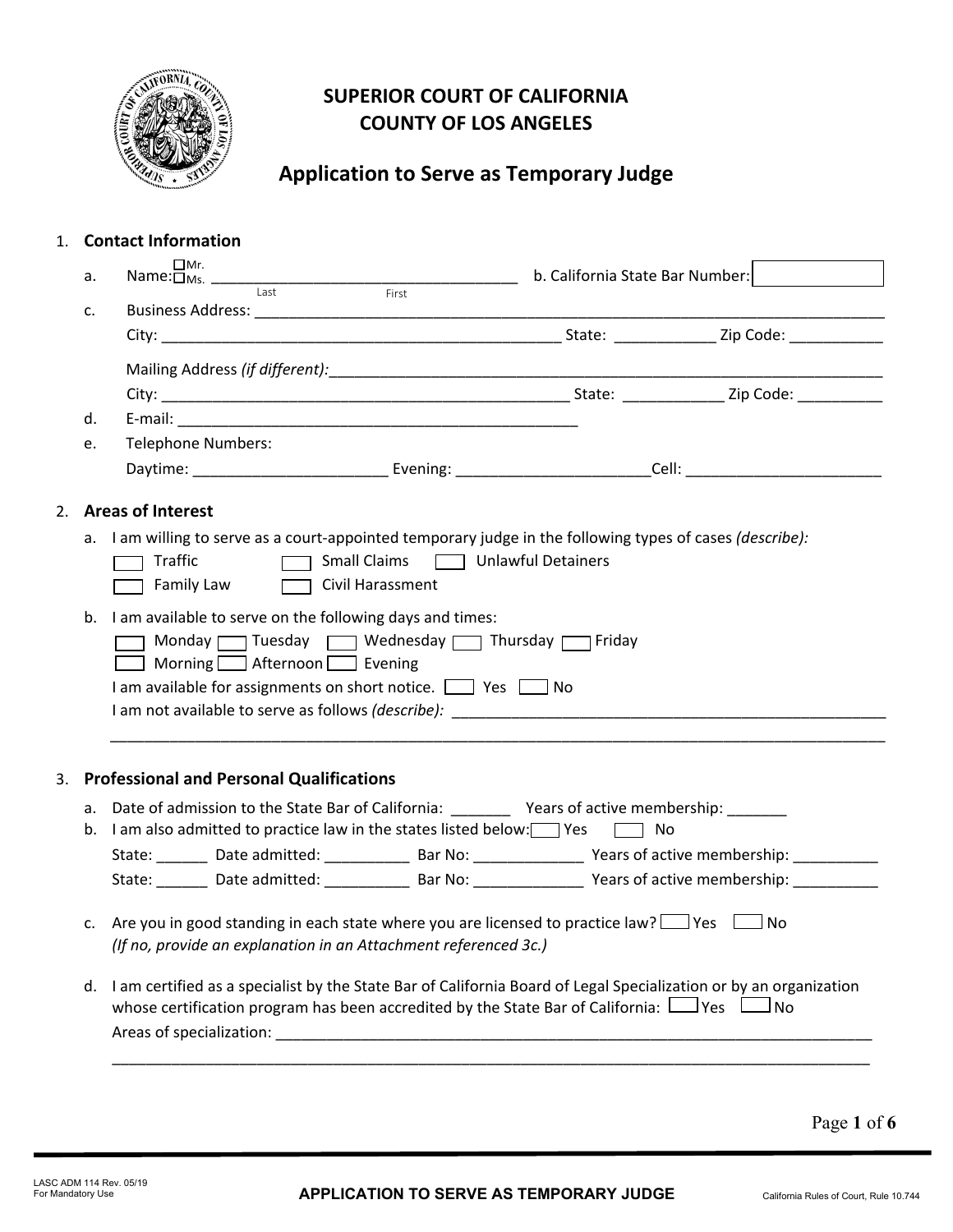**State Bar Number:**

Name: \_\_\_\_\_\_\_\_\_\_\_\_\_\_\_\_\_\_\_\_\_\_\_\_\_\_\_\_\_\_\_\_\_\_\_\_\_\_\_\_\_\_\_\_\_\_\_\_\_\_\_\_\_\_\_\_\_\_

Last **First** 

### 3. **Professional and Personal Qualifications** *(continued)*

e. I am certified as a legal specialist by other states or organizations as follows *(specify):* \_\_\_\_\_\_\_\_\_\_\_\_\_\_\_\_\_\_\_\_

|    | Areas of specialization:                                                                                                                                                                                                                                                                         |  |  |  |
|----|--------------------------------------------------------------------------------------------------------------------------------------------------------------------------------------------------------------------------------------------------------------------------------------------------|--|--|--|
| f. | Have you ever been disciplined by the State Bar of California or by a bar association or other professional<br>licensing entity in any state or by a court of record, including being sanctioned or held in contempt?<br>_____ Yes [<br>Mo                                                       |  |  |  |
| g. | Do you have any disciplinary action pending against you by the State Bar of California or by a bar association or<br>other professional licensing agency in any state or by a court of record, including any proceeding for the<br>imposition of sanctions or for contempt? $\Box$ Yes $\Box$ No |  |  |  |
| h. | Have you ever been convicted or pleaded no contest to a felony or misdemeanor? $\Box$ Yes<br>$\Box$ No                                                                                                                                                                                           |  |  |  |
| i. | Are you a defendant in any pending felony, misdemeanor or traffic citation proceeding? [<br>1No<br>T Yes                                                                                                                                                                                         |  |  |  |
| J. | Have you ever been a party to any legal proceeding? $\Box$ Yes<br>$\Box$ No                                                                                                                                                                                                                      |  |  |  |
|    | If you answered yes to questions 3f, g, h, i or j, please provide additional information (i.e., were you the                                                                                                                                                                                     |  |  |  |
|    | plaintiff or defendant, date, and disposition of case, etc.):                                                                                                                                                                                                                                    |  |  |  |
|    | <b>Practical Experience</b>                                                                                                                                                                                                                                                                      |  |  |  |
| а. | The principal portion of my law practice in California is in the following courts (specify state and federal courts,<br>including trial and appellate courts, if applicable):                                                                                                                    |  |  |  |
|    |                                                                                                                                                                                                                                                                                                  |  |  |  |
| b. | I currently practice in the following areas of law (list each subject area of law that occupies at least 10 percent of<br>your time):                                                                                                                                                            |  |  |  |
| c. | Do you hold yourself out publicly as representing exclusively one side in any area of litigation practice?<br>No (If yes, provide the following information):<br>Yes                                                                                                                             |  |  |  |
|    | <b>Area of Practice</b><br><b>Side Represented</b>                                                                                                                                                                                                                                               |  |  |  |
| d. | Do you represent one side in more than 90 percent of your cases in any area of litigation practice?<br>No (If yes, provide the following information):<br>Yes                                                                                                                                    |  |  |  |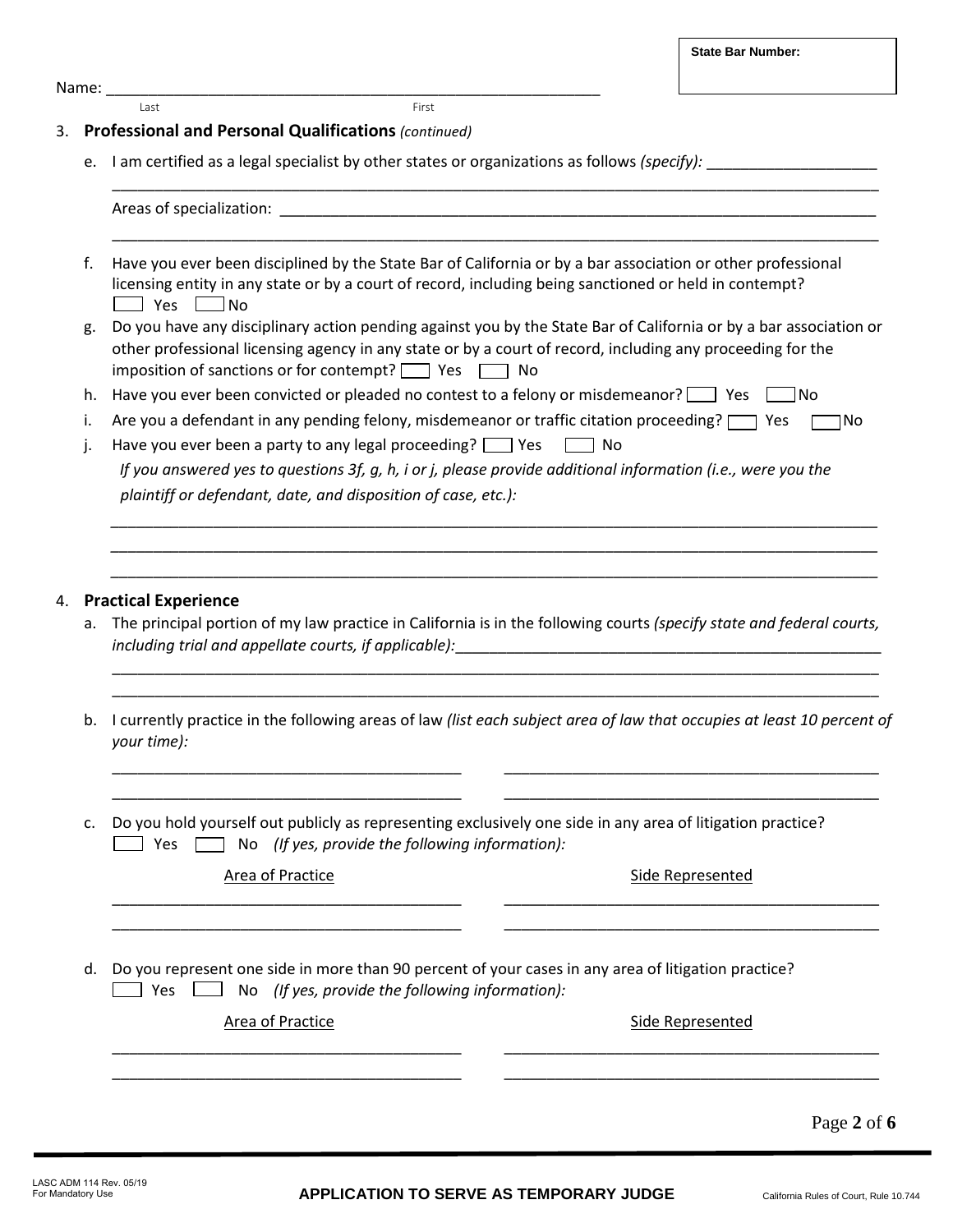|         |                                                                                                                |                                                                         | <b>State Bar Number:</b>                                                                                                                                                                                                                       |
|---------|----------------------------------------------------------------------------------------------------------------|-------------------------------------------------------------------------|------------------------------------------------------------------------------------------------------------------------------------------------------------------------------------------------------------------------------------------------|
| Name: _ |                                                                                                                |                                                                         |                                                                                                                                                                                                                                                |
|         | <b>Last</b>                                                                                                    | First                                                                   |                                                                                                                                                                                                                                                |
|         | 5. Experience as a Temporary Judge                                                                             |                                                                         |                                                                                                                                                                                                                                                |
| а.      | referenced 5a.)                                                                                                | Have you ever previously served as a temporary judge? $\Box$ Yes $\Box$ | No<br>(If yes, describe your prior service, including the names of the courts and the locations where you served, the<br>approximate number and types of matters heard, and the approximate dates of service in an Attachment                  |
| b.      | removal in an Attachment referenced 5b.)                                                                       | Have you ever been removed by a court as a temporary judge? $\Box$ Yes  | No<br>(If yes, describe the circumstances, including the court, the date you were removed, and the reasons for your                                                                                                                            |
|         | 6. Training                                                                                                    |                                                                         |                                                                                                                                                                                                                                                |
|         | provider of the training:                                                                                      |                                                                         | Describe any training that you have received that qualifies you (under California Rules of Court, Rules 2.812 - 2.813) to<br>serve as a court-appointed temporary judge, including the subjects, the dates, and the name of the court or other |
| a.      | Bench Conduct (describe):                                                                                      |                                                                         |                                                                                                                                                                                                                                                |
| b.      | Ethics (describe): National Contract of the Contract of the Contract of the Contract of the Contract of the Co |                                                                         |                                                                                                                                                                                                                                                |
| c.      | Small Claims (describe):                                                                                       |                                                                         |                                                                                                                                                                                                                                                |

\_\_\_\_\_\_\_\_\_\_\_\_\_\_\_\_\_\_\_\_\_\_\_\_\_\_\_\_\_\_\_\_\_\_\_\_\_\_\_\_\_\_\_\_\_\_\_\_\_\_\_\_\_\_\_\_\_\_\_\_\_\_\_\_\_\_\_\_\_\_\_\_\_\_\_\_\_\_\_\_\_\_\_\_\_\_\_\_\_\_\_\_\_\_\_

\_\_\_\_\_\_\_\_\_\_\_\_\_\_\_\_\_\_\_\_\_\_\_\_\_\_\_\_\_\_\_\_\_\_\_\_\_\_\_\_\_\_\_\_\_\_\_\_\_\_\_\_\_\_\_\_\_\_\_\_\_\_\_\_\_\_\_\_\_\_\_\_\_\_\_\_\_\_\_\_\_\_\_\_\_\_\_\_\_\_\_\_\_\_\_

- d. Traffic *(describe):* \_\_\_\_\_\_\_\_\_\_\_\_\_\_\_\_\_\_\_\_\_\_\_\_\_\_\_\_\_\_\_\_\_\_\_\_\_\_\_\_\_\_\_\_\_\_\_\_\_\_\_\_\_\_\_\_\_\_\_\_\_\_\_\_\_\_\_\_\_\_\_\_\_\_\_
- e. <u>Queen and the *(describe):*</u>  $\blacksquare$  Other *(describe):*

Continued in an Attachment referenced 6.

### 7. **Additional Information**

Г

Please respond to the following, if applicable:

a. The following facts concerning my background, situation, or circumstances may positively or negatively reflect on me or on my suitability for appointment and should be disclosed to the Court.

\_\_\_\_\_\_\_\_\_\_\_\_\_\_\_\_\_\_\_\_\_\_\_\_\_\_\_\_\_\_\_\_\_\_\_\_\_\_\_\_\_\_\_\_\_\_\_\_\_\_\_\_\_\_\_\_\_\_\_\_\_\_\_\_\_\_\_\_\_\_\_\_\_\_\_\_\_\_\_\_\_\_\_\_\_\_\_\_\_\_\_\_\_\_\_ \_\_\_\_\_\_\_\_\_\_\_\_\_\_\_\_\_\_\_\_\_\_\_\_\_\_\_\_\_\_\_\_\_\_\_\_\_\_\_\_\_\_\_\_\_\_\_\_\_\_\_\_\_\_\_\_\_\_\_\_\_\_\_\_\_\_\_\_\_\_\_\_\_\_\_\_\_\_\_\_\_\_\_\_\_\_\_\_\_\_\_\_\_\_\_ \_\_\_\_\_\_\_\_\_\_\_\_\_\_\_\_\_\_\_\_\_\_\_\_\_\_\_\_\_\_\_\_\_\_\_\_\_\_\_\_\_\_\_\_\_\_\_\_\_\_\_\_\_\_\_\_\_\_\_\_\_\_\_\_\_\_\_\_\_\_\_\_\_\_\_\_\_\_\_\_\_\_\_\_\_\_\_\_\_\_\_\_\_\_\_ \_\_\_\_\_\_\_\_\_\_\_\_\_\_\_\_\_\_\_\_\_\_\_\_\_\_\_\_\_\_\_\_\_\_\_\_\_\_\_\_\_\_\_\_\_\_\_\_\_\_\_\_\_\_\_\_\_\_\_\_\_\_\_\_\_\_\_\_\_\_\_\_\_\_\_\_\_\_\_\_\_\_\_\_\_\_\_\_\_\_\_\_\_\_\_

\_\_\_\_\_\_\_\_\_\_\_\_\_\_\_\_\_\_\_\_\_\_\_\_\_\_\_\_\_\_\_\_\_\_\_\_\_\_\_\_\_\_\_\_\_\_\_\_\_\_\_\_\_\_\_\_\_\_\_\_\_\_\_\_\_\_\_\_\_\_\_\_\_\_\_\_\_\_\_\_\_\_\_\_\_\_\_\_\_\_\_\_\_\_\_ \_\_\_\_\_\_\_\_\_\_\_\_\_\_\_\_\_\_\_\_\_\_\_\_\_\_\_\_\_\_\_\_\_\_\_\_\_\_\_\_\_\_\_\_\_\_\_\_\_\_\_\_\_\_\_\_\_\_\_\_\_\_\_\_\_\_\_\_\_\_\_\_\_\_\_\_\_\_\_\_\_\_\_\_\_\_\_\_\_\_\_\_\_\_\_ \_\_\_\_\_\_\_\_\_\_\_\_\_\_\_\_\_\_\_\_\_\_\_\_\_\_\_\_\_\_\_\_\_\_\_\_\_\_\_\_\_\_\_\_\_\_\_\_\_\_\_\_\_\_\_\_\_\_\_\_\_\_\_\_\_\_\_\_\_\_\_\_\_\_\_\_\_\_\_\_\_\_\_\_\_\_\_\_\_\_\_\_\_\_\_ \_\_\_\_\_\_\_\_\_\_\_\_\_\_\_\_\_\_\_\_\_\_\_\_\_\_\_\_\_\_\_\_\_\_\_\_\_\_\_\_\_\_\_\_\_\_\_\_\_\_\_\_\_\_\_\_\_\_\_\_\_\_\_\_\_\_\_\_\_\_\_\_\_\_\_\_\_\_\_\_\_\_\_\_\_\_\_\_\_\_\_\_\_\_\_

\_\_\_\_\_\_\_\_\_\_\_\_\_\_\_\_\_\_\_\_\_\_\_\_\_\_\_\_\_\_\_\_\_\_\_\_\_\_\_\_\_\_\_\_\_\_\_\_\_\_\_\_\_\_\_\_\_\_\_\_\_\_\_\_\_\_\_\_\_\_\_\_\_\_\_\_\_\_\_\_\_\_\_\_\_\_\_\_\_\_\_\_\_\_\_

Continued in an Attachment referenced 7a.

b. I ask the Court to consider the following additional facts in support of my appointment:

 $\Box$  Continued in an Attachment referenced 7b.

Page **3** of **6**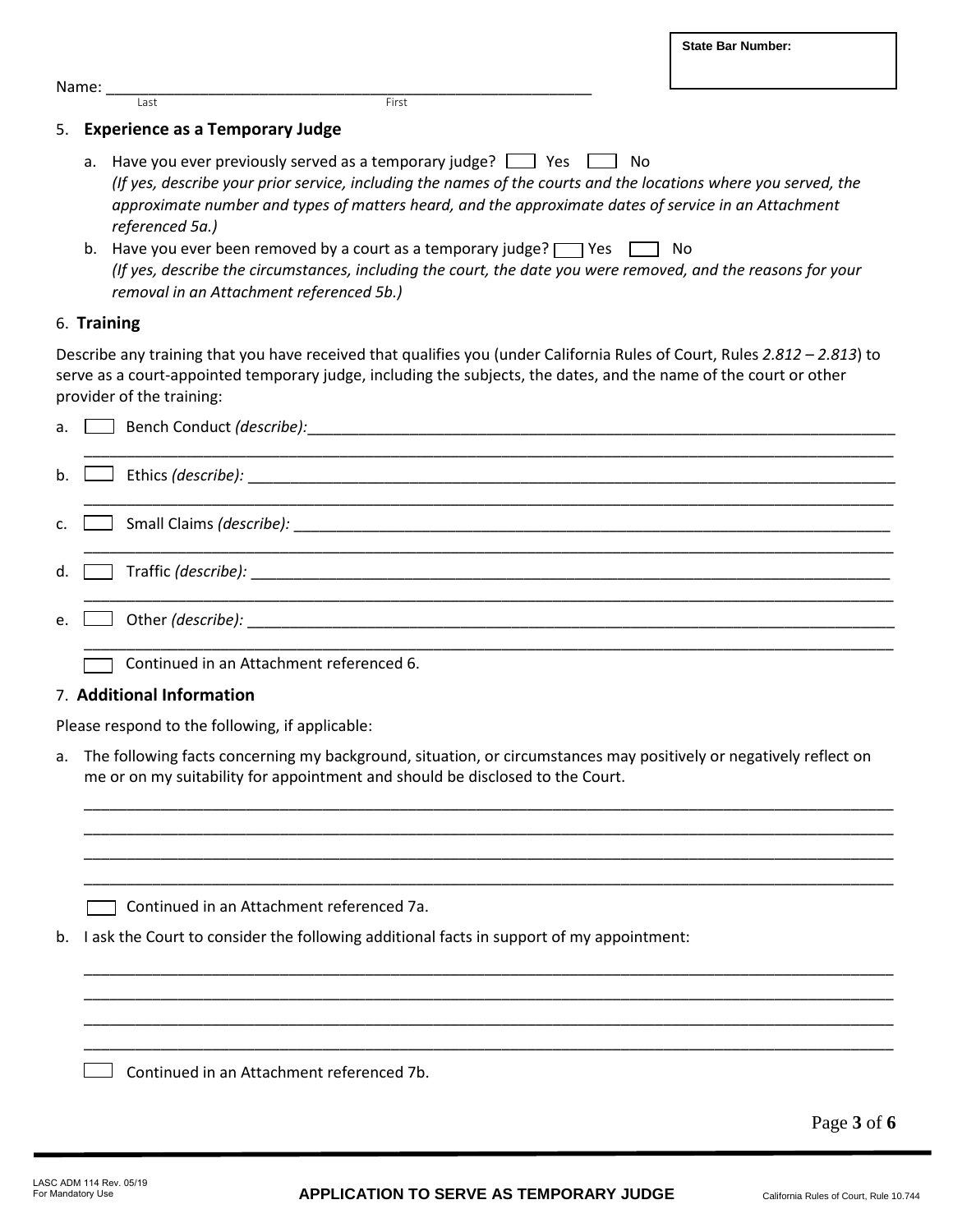# 8. **Contact Persons**

It may be necessary to contact you regarding matters on which you have been involved as a temporary judge. Please list two individuals who will **always** know your whereabouts.

| а. | Name:                            |                 |      |       |     |
|----|----------------------------------|-----------------|------|-------|-----|
|    | First                            | Last            |      |       |     |
|    | <b>Business Address:</b>         |                 |      |       |     |
|    | Street                           |                 | City | State | Zip |
|    | Business Telephone: (Comparison) | E-mail Address: |      |       |     |
| b. | Name:                            |                 |      |       |     |
|    | First                            | Last            |      |       |     |
|    | <b>Business Address:</b>         |                 |      |       |     |
|    | Street                           |                 | City | State | Zip |
|    | <b>Business Telephone: (</b>     | E-mail Address: |      |       |     |
|    |                                  |                 |      |       |     |

### 9. **References**

List two or more judicial officers who are familiar with your work:

Name: \_\_\_\_\_\_\_\_\_\_\_\_\_\_\_\_\_\_\_\_\_\_\_\_\_\_\_\_\_\_\_\_\_\_\_\_\_\_\_\_\_\_\_\_\_\_\_\_\_\_\_\_\_\_\_\_\_\_

Last **First** 

10. I understand and acknowledge that the selection and appointment of a temporary judge is solely at the discretion of the Court for the purpose of assisting the public and does not constitute an employment relationship.

\_\_\_\_\_\_\_\_\_\_\_\_\_\_\_\_\_\_\_\_\_\_\_\_\_\_\_\_\_\_\_\_\_\_\_\_\_\_\_\_\_\_\_\_\_\_\_\_\_\_\_\_\_\_\_\_\_\_\_\_\_\_\_\_\_\_\_\_\_\_\_\_\_\_\_\_\_\_\_\_\_\_\_\_\_\_\_\_\_\_\_\_\_\_\_ \_\_\_\_\_\_\_\_\_\_\_\_\_\_\_\_\_\_\_\_\_\_\_\_\_\_\_\_\_\_\_\_\_\_\_\_\_\_\_\_\_\_\_\_\_\_\_\_\_\_\_\_\_\_\_\_\_\_\_\_\_\_\_\_\_\_\_\_\_\_\_\_\_\_\_\_\_\_\_\_\_\_\_\_\_\_\_\_\_\_\_\_\_\_\_ \_\_\_\_\_\_\_\_\_\_\_\_\_\_\_\_\_\_\_\_\_\_\_\_\_\_\_\_\_\_\_\_\_\_\_\_\_\_\_\_\_\_\_\_\_\_\_\_\_\_\_\_\_\_\_\_\_\_\_\_\_\_\_\_\_\_\_\_\_\_\_\_\_\_\_\_\_\_\_\_\_\_\_\_\_\_\_\_\_\_\_\_\_\_\_ \_\_\_\_\_\_\_\_\_\_\_\_\_\_\_\_\_\_\_\_\_\_\_\_\_\_\_\_\_\_\_\_\_\_\_\_\_\_\_\_\_\_\_\_\_\_\_\_\_\_\_\_\_\_\_\_\_\_\_\_\_\_\_\_\_\_\_\_\_\_\_\_\_\_\_\_\_\_\_\_\_\_\_\_\_\_\_\_\_\_\_\_\_\_\_

- 11. I am aware of and will comply with all provisions of the Code of Judicial Ethics and the California Rules of Court concerning temporary judges.
- 12. I understand and acknowledge that as a temporary judge if I serve 30 or more full days in a calendar year, I am required to complete Form 700, Statement of Economic Interests.

I declare under penalty of perjury under the laws of the State of California that the foregoing, including statements made in all attachments, is true and correct. I understand that any misstatement or omission of material fact may disqualify me from serving as a temporary judge in this Court.

If approved by the Temporary Judge Committee to sit as a temporary judge, I hereby agree to sit a minimum of four (4) times each year. I understand that my failure to do so or cancellation of assignments, without good cause, could result in my removal as a temporary judge.

Date:

(TYPE OR PRINT NAME OF APPLICANT) (SIGNATURE OF APPLICANT)

**(This application is not complete unless the** *Waiver and Authorization for Release of Information* **on the last page is signed by the applicant.)**

 $\longrightarrow$  . The contract of the contract of  $\longrightarrow$  . The contract of the contract of the contract of the contract of the contract of the contract of the contract of the contract of the contract of the contract of the contract of

Page **4** of **6**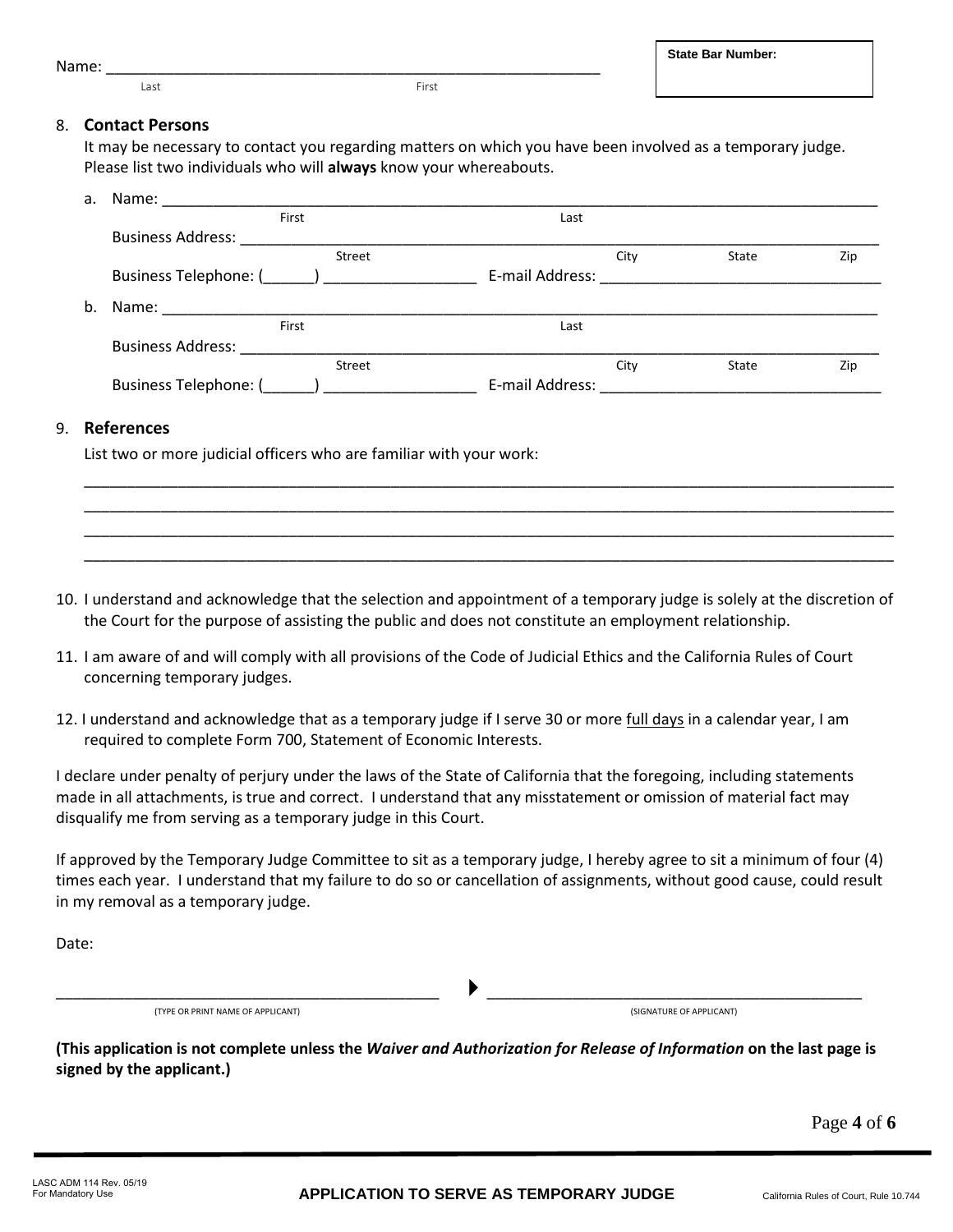

# **TEMPORARY JUDGE LOCATION PREFERENCE**

|       |       |      | <b>State Bar Number:</b> |  |
|-------|-------|------|--------------------------|--|
| Name: |       |      |                          |  |
|       | First | Last |                          |  |
|       |       |      |                          |  |

If you are available to sit on an emergency basis for the Court (less than 5 days notice), please check the box below.



Emergency Temporary Judge

Please indicate your preferred court locations:

| <b>CENTRAL</b>       | <b>NORTH</b>         | <b>SOUTHEAST</b>     |
|----------------------|----------------------|----------------------|
| East Los Angeles     | Antelope Valley      | <b>Bellflower</b>    |
| Metropolitan         |                      | Downey               |
| <b>Stanley Mosk</b>  | <b>NORTH VALLEY</b>  | <b>Norwalk</b>       |
|                      | Chatsworth           | Whittier             |
| <b>EAST</b>          | Santa Clarita        |                      |
| El Monte             |                      | <b>SOUTHWEST</b>     |
| Pomona               | <b>NORTHWEST</b>     | Inglewood            |
| <b>West Covina</b>   | Van Nuys East        | Torrance             |
|                      | Van Nuys West        |                      |
| <b>NORTH CENTRAL</b> |                      | <b>WEST</b>          |
| <b>Burbank</b>       | <b>SOUTH</b>         | <b>Beverly Hills</b> |
| Glendale             | Long Beach           | Santa Monica         |
|                      |                      |                      |
| <b>NORTHEAST</b>     | <b>SOUTH CENTRAL</b> |                      |
| Alhambra             | Compton              |                      |
| Pasadena             |                      |                      |